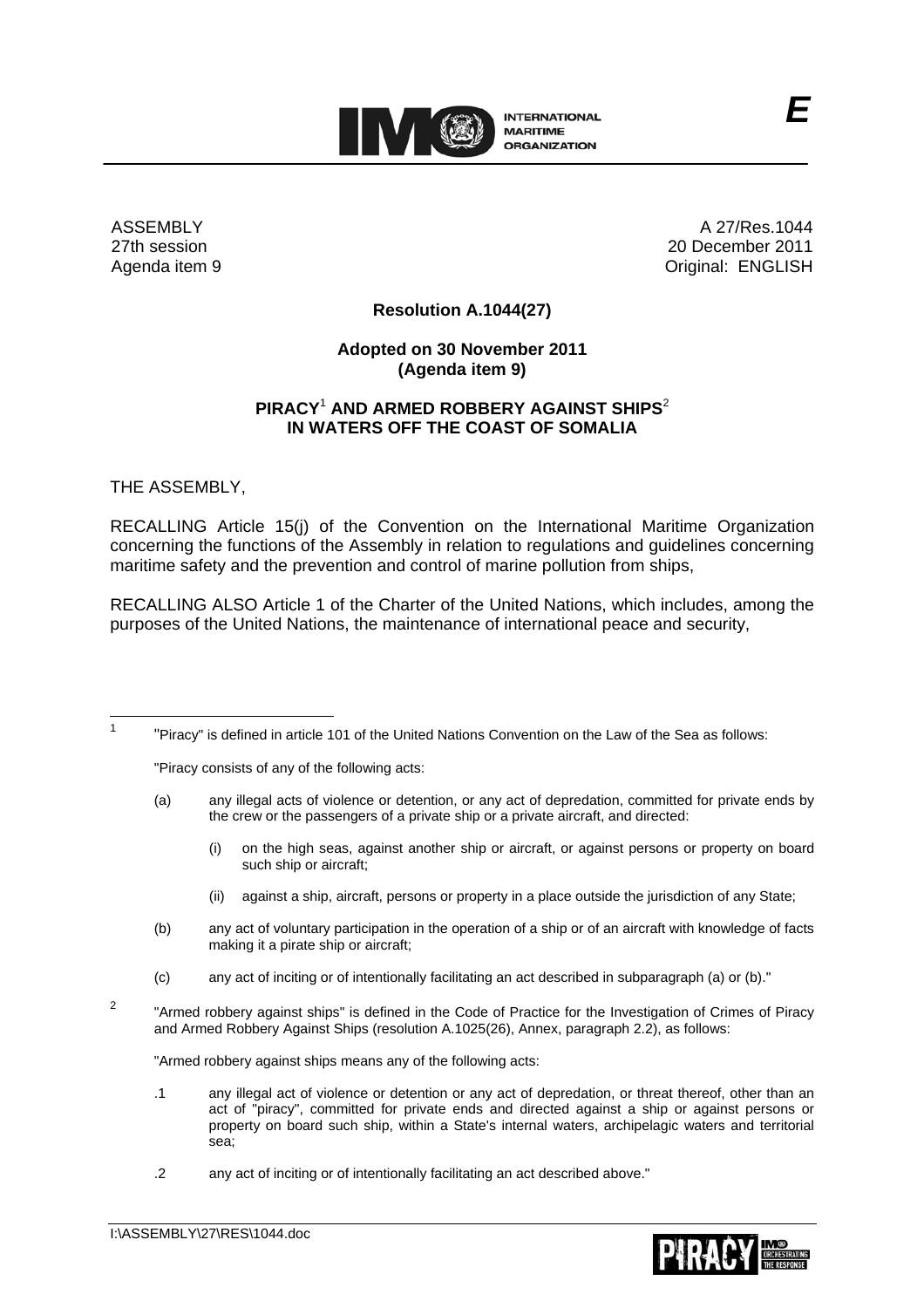ALSO RECALLING article 100 of the United Nations Convention on the Law of the Sea ("UNCLOS"), which requires all States to cooperate to the fullest possible extent in the repression of piracy on the high seas or in any other place outside the jurisdiction of any State,

RECALLING FURTHER article 105 of UNCLOS, which, inter alia, provides that, on the high seas or in any other place outside the jurisdiction of any State, every State may seize a pirate ship or aircraft, or a ship or aircraft taken by piracy and under the control of pirates, and arrest the persons and seize the property on board,

BEARING IN MIND article 110 of UNCLOS which, inter alia, allows warships, military aircraft, or other duly authorized ships or aircraft clearly marked and identifiable as being on government service to board any ship, other than a ship entitled to complete immunity in accordance with article 95 and article 96 of UNCLOS, when there are reasonable grounds for suspecting that the ship is, inter alia, engaged in piracy,

EXPRESSING appreciation to the Council for its decision to adopt "Piracy – Orchestrating the response" as the theme for World Maritime Day 2011, on the basis of which an action plan has been devised, in cooperation with industry and seafarer representative organizations, aiming at the Organization not only playing its part and intensifying its efforts to meet the challenges of eradicating the scourge of piracy but, more importantly, to orchestrate an effective international response, by:

- (a) increasing pressure at the political level to secure the release of all hostages being held by pirates,
- (b) reviewing and improving the IMO guidelines to Administrations and seafarers and promoting compliance with industry best management practices and the recommended preventive, evasive and defensive measures that ships should follow,
- (c) promoting greater levels of support from, and coordination with, navies,
- (d) promoting anti-piracy coordination and cooperation procedures between and among States, regions, organizations and industry,
- (e) assisting States to build capacity in piracy-infested regions of the world to deter, interdict and bring to justice those who commit acts of piracy and armed robbery against ships,
- (f) providing care, during the post-traumatic period, for those attacked or hijacked by pirates and for their families,

## REAFFIRMING:

- (a) resolution A.545(13) on *Measures to prevent acts of piracy and armed robbery against ships*, adopted on 17 November 1983,
- (b) resolution A.683(17) on *Prevention and suppression of acts of piracy and armed robbery against ships*, adopted on 6 November 1991,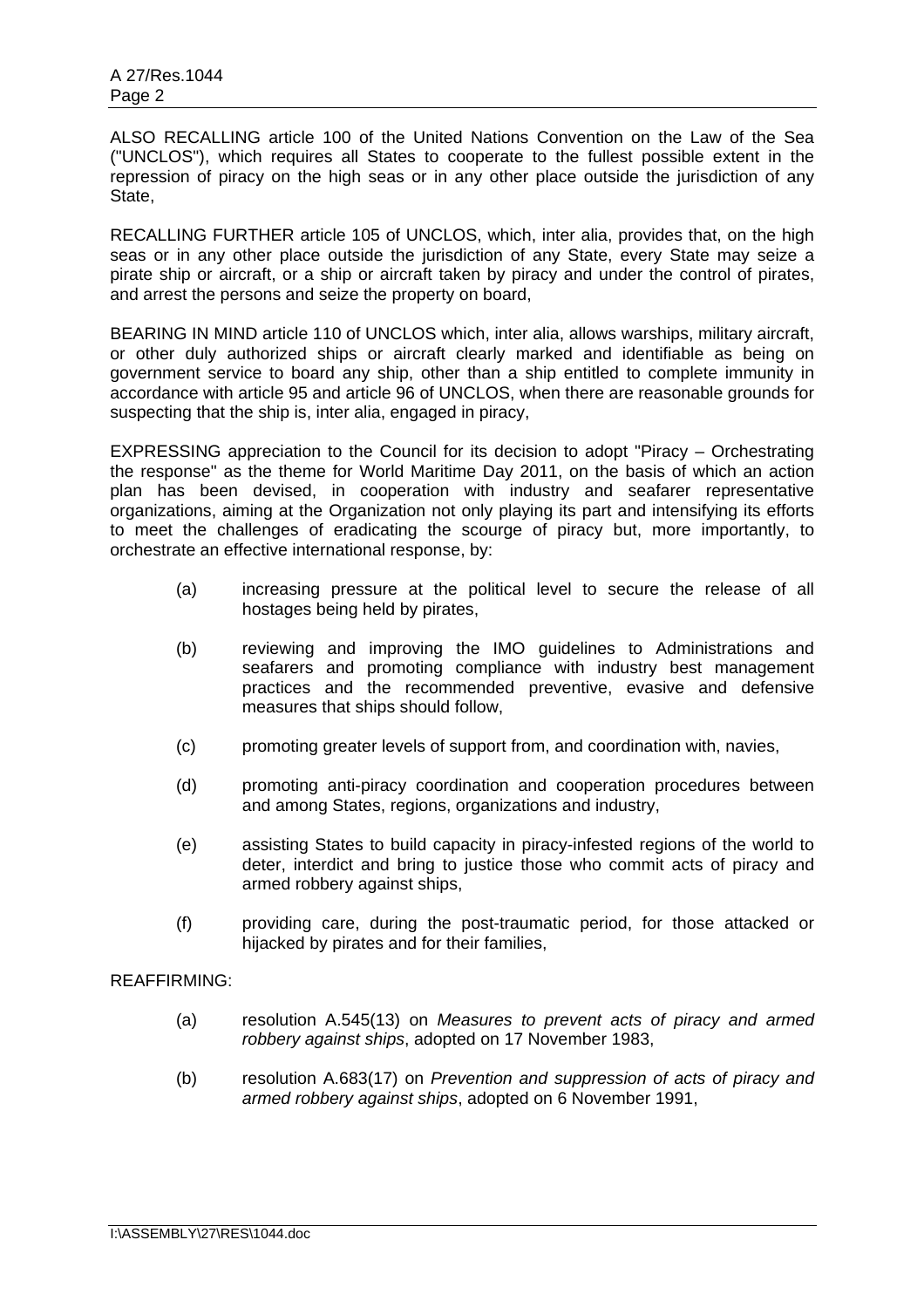- (c) resolution A.738(18) on *Measures to prevent and suppress piracy and armed robbery against ships*, adopted on 4 November 1993,
- (d) resolution A.923(22) on *Measures to prevent the registration of "phantom" ships*, adopted on 29 November 2001,

BEARING IN MIND resolution A.1026(26) on *Piracy and armed robbery against ships in waters off the coast of Somalia*, through which the Assembly has recommended a number of actions to be taken by Governments, the Transitional Federal Government of Somalia, the Council, the Maritime Safety Committee and the Secretary-General, with a view to bringing the situation under control,

NOTING WITH APPRECIATION the actions taken to that effect by the Security Council of the United Nations ("the Security Council") and, in particular, the adoption, under the provisions of chapter VII of the Charter of the United Nations, of Security Council resolutions 1918 (2010), 1950 (2010), 1976 (2011), 2015 (2011) and 2020 (2011) in relation to piracy and armed robbery in waters off the coast of Somalia,

NOTING that the General Assembly of the United Nations, by resolution A/RES/65/37A on *Oceans and the law of the sea*, has recommended a number of actions to be taken by each State and also through cooperation, coordination and collaboration at a bilateral, regional or global level with a view to repressing piracy and armed robbery against ships, in particular in waters off the coast of Somalia, and that, *inter alia,* it has urged States to implement the related provisions of UNCLOS and resolution A.1026(26) and the Assembly to "consider adopting a resolution on commitments to best management practices to avoid, deter or delay acts of piracy",

RECALLING that, pursuant to resolution A.1002(25) on *Piracy and armed robbery against*  ships in waters off the coast of Somalia<sup>3</sup>, Governments in the region have concluded, in cooperation with the Organization, the Code of Conduct Concerning the Repression of Piracy and Armed Robbery against Ships in the Western Indian Ocean and the Gulf of Aden (the "Diibouti Code of Conduct"), which has so far been signed by 18 States,

FURTHER BEARING IN MIND resolution A.1025(26), through which the Assembly adopted the Code of Practice for the Investigation of the Crimes of Piracy and Armed Robbery against Ships ("the Code"), which, inter alia, urges Governments to take action, as set out in the Code, to investigate all acts of piracy and armed robbery against ships occurring in areas or on board ships under their jurisdiction; and to report to the Organization pertinent information on all investigations and prosecutions concerning these acts,

RECALLING WITH APPRECIATION the action taken by the Maritime Safety Committee, at its eighty-sixth session, in approving revised recommendations to Governments<sup>4</sup> and guidance to shipowners and ship operators, shipmasters and crews<sup>5</sup> on preventing and suppressing acts of piracy and armed robbery against ships,

NOTING ALSO WITH APPRECIATION that the Maritime Safety Committee, at its eighty-seventh, eighty-eighth and eighty-ninth sessions, in response to resolution A.1026(26) and relevant discussions at the Security Council and in the light of developments, has:

<sup>-&</sup>lt;br>3 Revoked and replaced by resolution A.1025(26).

<sup>4</sup> Refer to MSC.1/Circ.1333 on Recommendations to Governments for preventing and suppressing piracy and armed robbery against ships, as it may be revised.

<sup>5</sup> Refer to MSC.1/Circ.1334 on Guidance to shipowners and ship operators, shipmasters and crews on preventing and suppressing acts of piracy and armed robbery against ships, as it may be revised.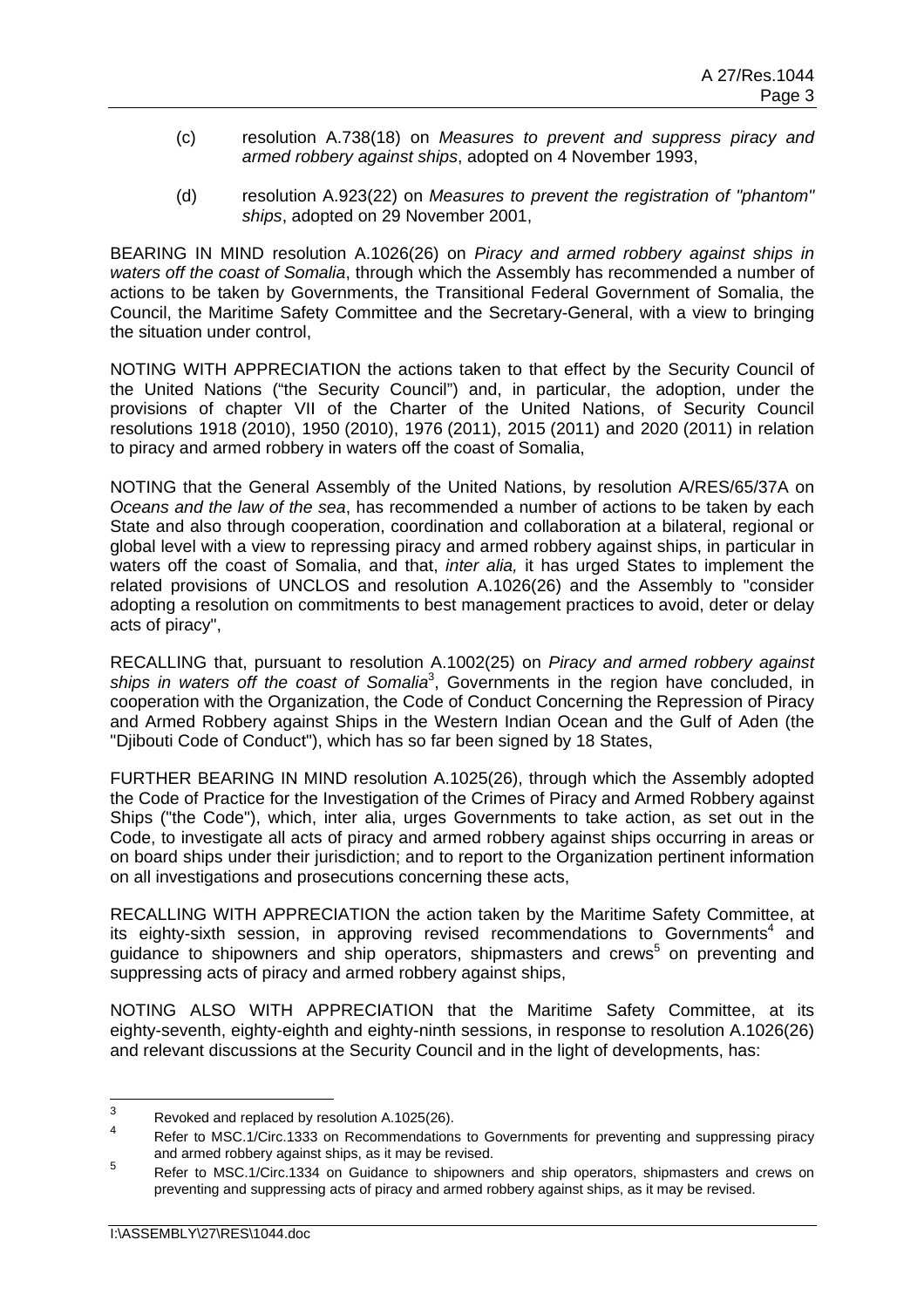- (a) approved the establishment $6$  of a distribution facility for the provision of LRIT information to security forces operating in the waters of the Gulf of Aden and the western Indian Ocean to aid their work in the repression of piracy and armed robbery against ships; interim recommendations for flag States<sup>7</sup>, shipowners, ship operators and shipmasters<sup>8</sup> regarding the use of privately contracted armed security personnel (PCASP) on board ships in the High Risk Area; the *Guidelines to assist in the investigation of the crimes of piracy and armed robbery against ships*<sup>9</sup>; ; interim recommendations<sup>10</sup> for port and coastal States regarding the use of PCASP,
- (b) disseminated guidance to Company Security Officers<sup>11</sup> on preparations for the contingency of hijack by pirates and the specific advice  $12$  developed by the industry in the form of best management practices,
- (c) adopted resolution MSC.305(87) on *Guidelines on operational procedures for the promulgation of maritime safety information concerning acts of piracy and piracy countermeasure operations*,
- (d) adopted resolution MSC.324(89) on *Implementation of best management practice guidance*,

NOTING WITH SATISFACTION the actions taken, since its last session, by the Facilitation Committee, the Technical Co-operation Committee, the Council and the Secretary-General aiming at preventing and suppressing acts of piracy and armed robbery in the waters off the coast of Somalia, including in the Gulf of Aden and the western Indian Ocean area,

NOTING ALSO the Legal Committee's agreement on the need for all States to have in place a comprehensive legal regime to prosecute pirates, consistent with international law; its identification of key elements of international instruments which may be used to assist States in developing or reviewing national legislation; and its review of the options presented by the Special Advisor on Piracy to the United Nations Secretary-General for prosecuting persons responsible for acts of piracy and armed robbery at sea,

<sup>—&</sup>lt;br>6 Refer to resolution MSC.298(87) on Establishment of a distribution facility for the provision of LRIT information to security forces operating in the waters of the Gulf of Aden and the western Indian Ocean to aid their work in the repression of piracy and armed robbery against ships.

<sup>&</sup>lt;sup>7</sup> MSC.1/Circ.1405/Rev.1 on Revised interim guidance to shipowners, ship operators and shipmasters on the use of privately contracted armed security personnel on board ships in the High Risk Area, as it may be revised.

<sup>8</sup> Refer to MSC.1/Circ.1406/Rev.1 on Revised interim recommendations for flag States regarding the use of privately contracted armed security personnel (PCASP) on board ships in the High Risk Area, as it may be revised.

<sup>9</sup> Refer to MSC.1/Circ.1404 on Guidelines to assist in the investigation of crimes of piracy and armed robbery against ships, as it may be revised.

<sup>10</sup> Refer to MSC.1/Circ.1408 on Interim recommendations for port and coastal States regarding the use of privately contracted armed security personnel on board ships in the High Risk Area, as it may be revised.

<sup>11</sup> Refer to MSC.1/Circ.1390 on Guidance for Company Security Officers – Preparation of a company and crew for the contingency of hijack by pirates in the Western Indian Ocean and the Gulf of Aden, as it may be revised.

<sup>12</sup> Refer to MSC.1/Circ.1339 on Piracy and armed robbery against ships in waters off the coast of Somalia – Best Management Practices for Protection against Somalia Based Piracy or BMP4 developed by the industry, as it may be revised.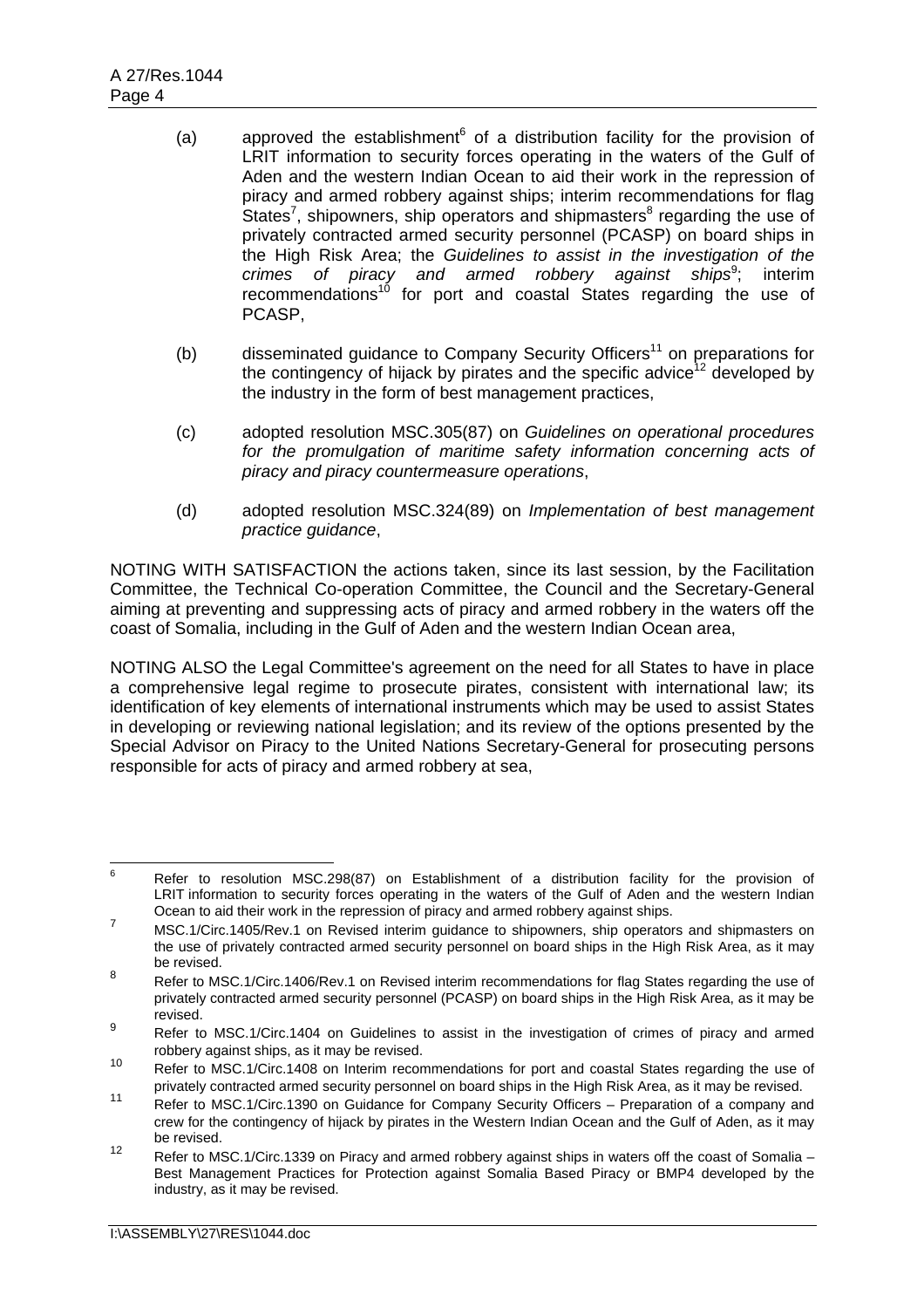FURTHER NOTING developments that have taken place since its last session and the contribution made by various entities to repress piracy off the coast of Somalia, including in the Gulf of Aden and the western Indian Ocean area,

NOTING that the Security Council, in resolution 2002(2011), inter alia, reaffirms the arms embargo on Somalia imposed by resolution 733(1992) ; demands that all parties ensure full. safe and unhindered access for the timely delivery of humanitarian aid to persons in need of assistance across Somalia; calls upon the Transitional Federal Government of Somalia to consider banning all trade by large merchant vessels with Al-Shabaab controlled ports; and re-establishes the Monitoring Group<sup>13</sup> for a period of 12 months from the date of the resolution,

NOTING WITH GREAT CONCERN that incidents of piracy and armed robbery against ships continue to occur in waters off the coast of Somalia, some of which have reportedly taken place more than 1,700 nautical miles from the pirates' home bases,

FURTHER NOTING that the increased geographical spread of pirate attacks in the Indian Ocean necessitates Governments providing additional naval vessels, maritime patrol and reconnaissance aircraft and other surveillance assets, operating bases and logistic support,

MINDFUL OF the grave danger to life and the serious risks to navigational safety and the environment that attacks by pirates may cause,

BEING CONCERNED at the serious impact on safety and security, in particular on the seafaring community and the shipping industry, that attacks against ships sailing in waters off the coast of Somalia may have,

BEING EQUALLY CONCERNED at the negative impact that such attacks may have on the prompt and effective delivery of food aid and other humanitarian assistance to Somalia and the serious threat that this poses to the health and well-being of the people of Somalia,

RECOGNIZING that the particular character of the present situation in Somalia requires a well coordinated response in order to safeguard human life and protect the shipping making use of the waters off the coast of Somalia,

RECOGNIZING ALSO the strategic importance of the shipping routes along the coast of both sides of the Horn of Africa for regional and international seaborne trade and the need to ensure that they remain safe at all times,

ENDORSING the position of the Maritime Safety Committee that seafarers should not carry firearms and that the carriage of armed personnel on board ships for enhancing their protection should be left to flag States to decide, once a thorough risk assessment exercise has been carried out and following consultations with the shipowners concerned,

REITERATING its full respect for the sovereignty, sovereign rights, jurisdiction and territorial integrity of Somalia and the relevant provisions of international law, in particular UNCLOS,

 $13$ The Monitoring Group on Somalia established by the Security Council through resolution 1519 (2003) and its mandate was renewed, expanded and extended through resolutions 1558 (2004), 1587 (2005), 1630 (2005), 1676 (2006), 1724 (2006), 1766 (2007), 1772 (2007), 1801 (2008), 1811 (2008), 1844 (2008), 1853 (2008), 1862 (2009), 1907 (2009), 1916 (2010) and 1972 (2011).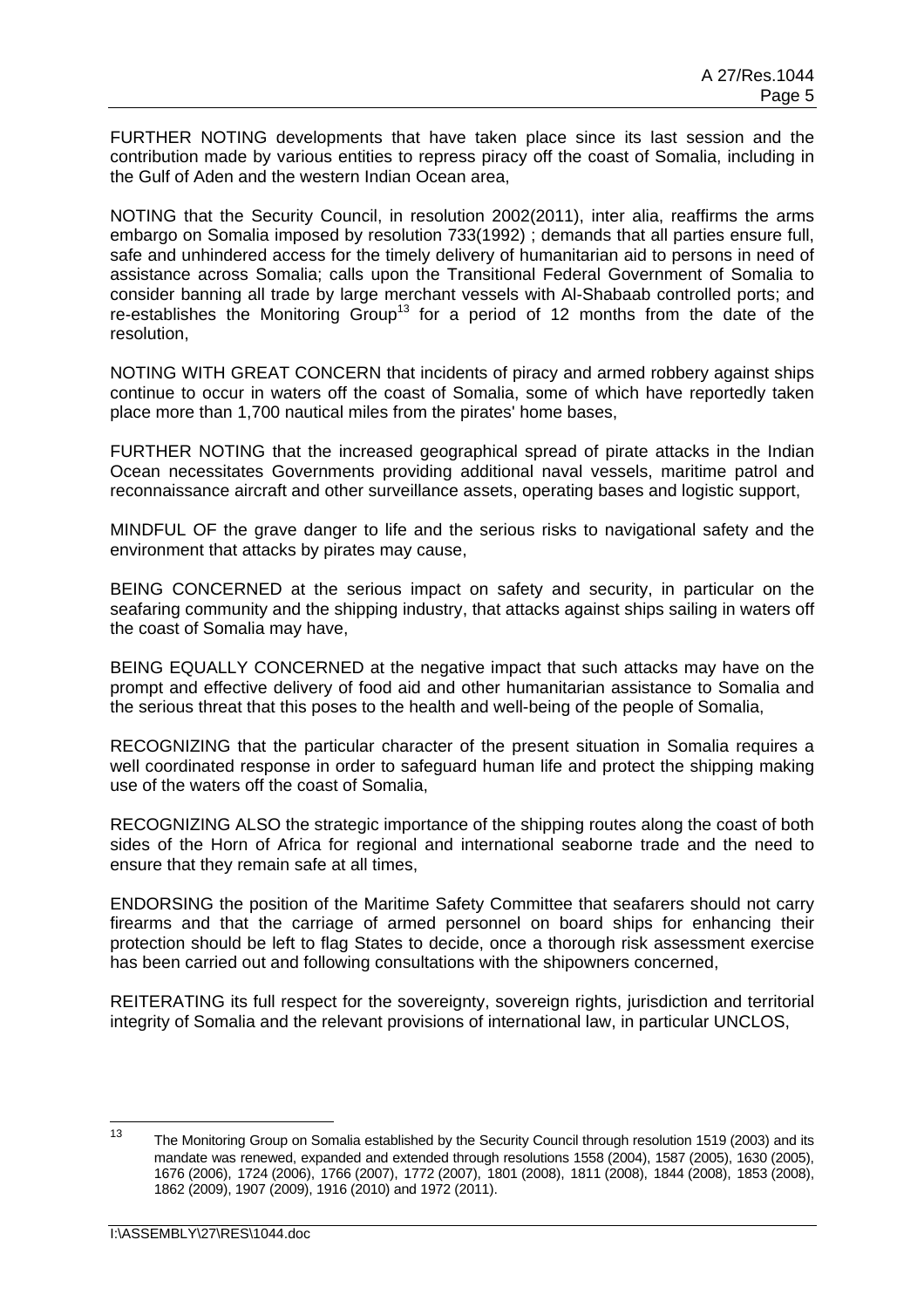HAVING CONSIDERED, in the light of the situation prevailing in the waters off the coast of Somalia, the recommendations of the Council at its twenty-sixth extraordinary session,

1. CONDEMNS AND DEPLORES all acts of piracy and armed robbery against ships, irrespective of where such acts have occurred or may occur;

2. EXPRESSES deep sympathy for the loss of seafarers while in captivity; for their plight while held hostage in appalling conditions, often for long periods of time; and to their families;

3. APPEALS to all parties that may be able to assist to take action, within the provisions of international law, to ensure that:

- (a) all acts or attempted acts of piracy and armed robbery against ships are terminated forthwith and any plans for committing such acts are also forthwith abandoned;
- (b) any hijacked ships, seafarers serving on them and any other persons on board such ships are immediately and unconditionally released and that no harm is caused to them;

4. EXPRESSES deep appreciation to Governments, acting individually or collectively, for dispatching naval vessels and military aircraft to the Gulf of Aden and waters off the coast of Somalia to assist in the prevention and suppression of attacks by pirates on merchant ships and for bearing the considerable cost of such deployment;

5. RECOGNIZES with appreciation the efforts of the Transitional Federal Government of Somalia, as supported by regional bodies and States including the Intergovernmental Authority on Development, the African Union Mission in Somalia (AMISOM) (Burundi and Uganda) and Kenya, among others, to eliminate piracy on a sustainable basis;

- 6. EXPRESSES ALSO deep appreciation for:
	- (a) the work of naval vessels and other military assets made available by Governments to repress piracy and armed robbery against ships in the Gulf of Aden, the Arabian Sea and the western Indian Ocean; and to escort ships carrying humanitarian aid to Somalia;
	- (b) the efforts of all those who have responded to calls from, or have rendered assistance to, ships under attack in waters off the coast of Somalia;
	- (c) the work done by operational centres established in the region and beyond in warning shipping and other concerned parties about incidents occurring in waters off the coast of Somalia;
	- (d) the efforts made by the shipping industry to develop guidance to assist ships to avoid, deter, delay and respond to piracy attacks off the coast of Somalia, including the Gulf of Aden, Arabian Sea and Indian Ocean area, in particular best management practices; and for the reports submitted to the Organization in relation to this issue;
	- (e) the efforts of those who have contributed towards resolving cases involving ships that had been hijacked and seafarers who had been held hostage;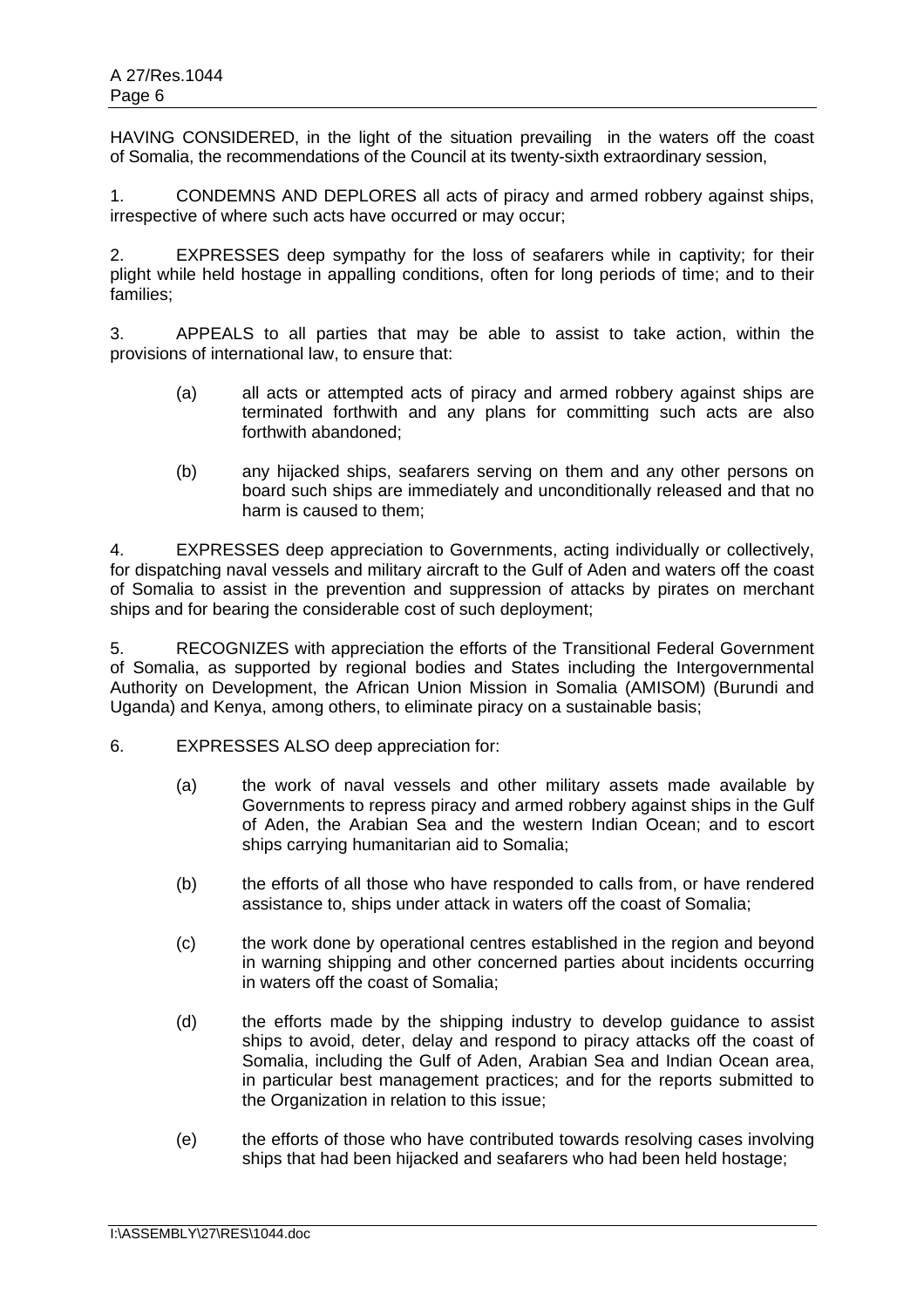- (f) the financial contributions made to the IMO Djibouti Code of Conduct Trust Fund, the in-kind contributions made to further the implementation of the Djibouti Code of Conduct and the work done by the Secretary-General and the Secretariat towards the implementation of the provisions of the Code;
- (g) the arrangements made by States in the western Indian Ocean area for receiving and prosecuting alleged pirates captured by naval ships operating therein or for providing support facilities to naval vessels and other military assets – in particular the efforts made by Djibouti, Kenya, Mauritius, Seychelles and Yemen;
- (h) the work of the Contact Group on Piracy off the Coast of Somalia and its Working Groups assuring a mechanism to provide a common point of contact between and among States and regional and international organizations on aspects of combating piracy, in conformity with the provisions of Security Council resolutions 1851 (2008), 1897 (2009), 1918 (2010), 1950 (2010), 1976 (2011) and 2020 (2011);
- (i) the work of the Secretary-General and the Secretariat to implement the Action Plan to promote the 2011 World Maritime Day theme: "Piracy – Orchestrating the response";

7. STRONGLY URGES Governments to intensify their efforts to prevent and suppress, within the provisions of international law, acts of piracy including acts to incite or facilitate an act of piracy or armed robbery against ships irrespective of where such acts occur and, in particular, to cooperate with other Governments and international organizations in the interests of the rule of law, safety of life at sea and environmental protection, in relation to acts of piracy occurring or likely to occur in the waters off the coast of Somalia, including the Gulf of Aden and the western Indian Ocean area, as well as investigate and prosecute those who illicitly finance, plan, organize, or unlawfully profit from pirate attacks off the coast of Somalia, including the Gulf of Aden and the western Indian Ocean area;

8. ALSO STRONGLY URGES Governments which have not already done so to promptly:

- (a) do everything in their power to ensure that ships entitled to fly their flag comply with the preventive, evasive and defensive measures detailed in the best management practice guidance and to ensure, as a minimum, that:
	- (i) shipmasters receive updated piracy-related information before and during sailing through the waters off the coast of Somalia, including the Gulf of Aden and the western Indian Ocean area;
	- (ii) ships register with the Maritime Security Centre Horn of Africa (MSCHOA) and report to United Kingdom Maritime Trade Operations (UKMTO) in Dubai;
	- (iii) ships navigating through the Gulf of Aden follow the Internationally Recommended Transit Corridor<sup>14</sup>, as well as any relevant advice and guidance provided by competent entities;

 $14$ Refer to SN.1/Circ.281 on Piracy and Armed Robbery against Ships in Waters Off the Coast of Somalia – Information on Internationally Recommended Transit Corridor (IRTC) for Ships transiting the Gulf of Aden, as it may be revised.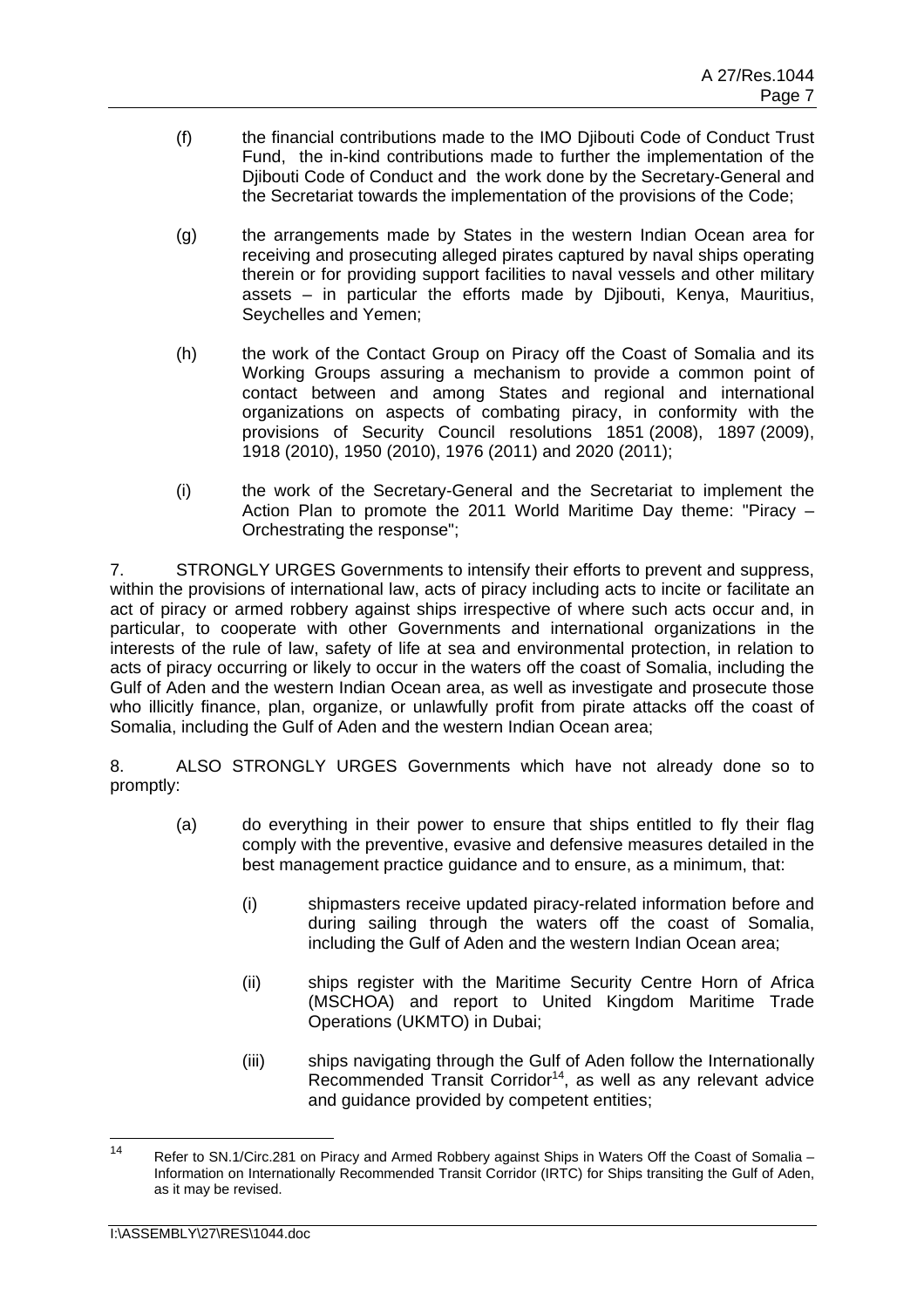- (iv) ships carrying PCASP promptly advise MSCHOA when registering their intention to transit the waters off the coast of Somalia, including the Gulf of Aden and the western Indian Ocean area;
- (b) issue, taking into account the recommendations and quidance<sup>15</sup> developed by the Organization and the industry<sup>16</sup>, to ships entitled to fly their flag, as necessary, specific advice and guidance on any appropriate additional precautionary measures that ships may need to put in place when sailing in waters off the coast of Somalia to protect themselves from attack, such as not sailing through waters off the coast of Somalia, including the Gulf of Aden and the western Indian Ocean area;
- (c) decide, taking into account the interim recommendations and guidance<sup>17</sup> developed by the Organization, as a matter of national policy, whether ships entitled to fly their flag should be authorized to carry privately contracted armed security personnel and, if so, under what conditions;
- (d) in their capacity as port or coastal States, if applicable and taking into account the recommendations and guidance<sup>18</sup> developed by the Organization, promulgate their national policy on the embarkation, disembarkation and carriage of privately contracted armed security personnel and of the firearms, ammunition and security-related equipment to be used by such security personnel on board ships; to make known such policies and procedures to the shipping industry, the providers of privately contracted armed security personnel and all Member Governments in order to enable flag States to act accordingly; and to provide relevant information to the Organization<sup>19</sup>;
- (e) issue, taking into account the recommendations and guidance developed by the Organization<sup>20</sup> and the industry<sup>21</sup>, to ships entitled to fly their flag, as necessary, advice and guidance on any measures or actions they may need to take when under attack, or threat of attack, while sailing in waters off the coast of Somalia, including the Gulf of Aden and the western Indian Ocean area;
- (f) encourage ships entitled to fly their flag to ensure that information<sup>22</sup> on attempted attacks or on acts of piracy or armed robbery committed while sailing in waters off the coast of Somalia is promptly conveyed to UKMTO in Dubai and to the flag State, the nearby coastal States, the nearest most

 $15$ <sup>15</sup> Refer to MSC.1/Circ.1333 and MSC.1/Circ.1334, and SN.1/Circ.281, as they may be revised.

<sup>&</sup>lt;sup>16</sup> Refer to MSC.1/Circ.1339, as it may be revised.

Refer to MSC.1/Circ.1405/Rev.1 on Revised interim guidance to shipowners, ship operators, and shipmasters on the use of privately contracted armed security personnel on board ships in the High Risk Area and MSC.1/Circ.1406/Rev.1 on Revised interim recommendations for flag States regarding the use of privately contracted armed security personnel on board ships in the High Risk Area, as they may be revised.

<sup>18</sup> Refer to MSC.1/Circ.1408 on Interim recommendations for port and coastal States regarding the use of privately contracted armed security personnel on board ships in the High Risk Area, as it may be revised.

<sup>19</sup> Refer to MSC/FAL.1/Circ.2 on Questionnaire on information on port and coastal State requirements related to privately contracted armed security personnel on board ships.

<sup>&</sup>lt;sup>20</sup> Refer to MSC.1/Circ.1333 and MSC.1/Circ.1334 and SN.1/Circ.281, as they may be revised.

<sup>&</sup>lt;sup>21</sup> Refer to MSC.1/Circ.1339, as it may be revised.

<sup>22</sup> Refer to appendix 5 of the annex to MSC.1/Circ.1334 and to annex D to the annex to MSC.1/Circ.1339, as they may be revised.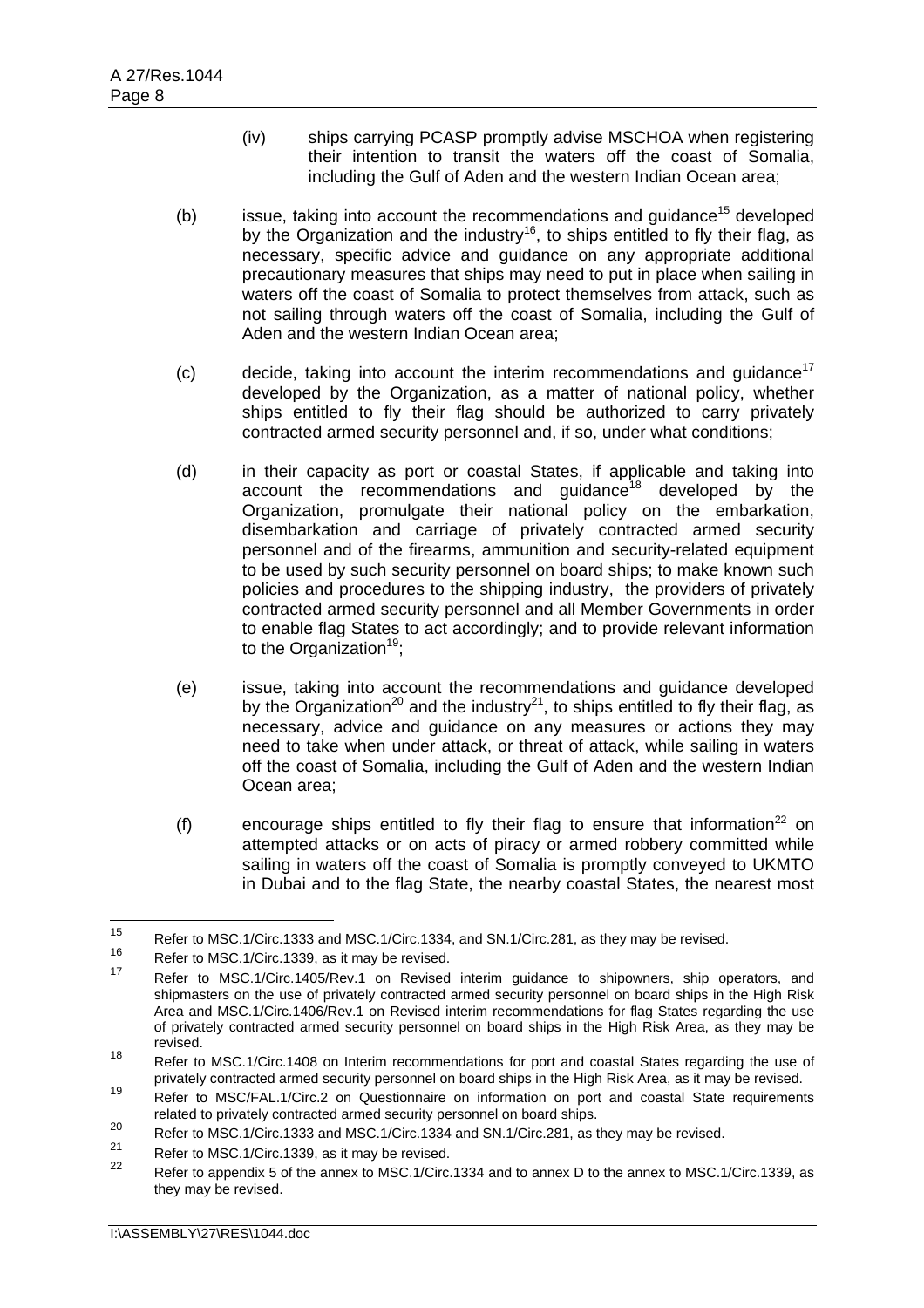appropriate rescue coordination centre and/or information-sharing centre, and the security forces which operate naval and other military assets in the area;

- (g) provide the Organization with information<sup>23</sup> on any attempted attacks or acts of piracy or armed robbery committed against ships entitled to fly their flag while sailing in waters off the coast of Somalia, including the Gulf of Aden and the western Indian Ocean area, to enable the Secretariat to take appropriate action in the circumstances;
- (h) encourage ships entitled to fly their flag to implement expeditiously, for the ship's protection and for the protection of other ships in the vicinity, any measure or advice the nearby coastal States or any other State or competent authority may have provided, including advice or guidance provided by warships or other naval or military assets which may be operating in the area;
- (i) establish, as necessary, plans and procedures to assist owners, managers and operators of ships entitled to fly their flag in the speedy resolution of hijacking cases occurring in the waters off the coast of Somalia, including the Gulf of Aden and the western Indian Ocean area;
- (j) establish, as necessary, plans and procedures for putting in place measures or taking appropriate actions with a view to ensuring that any attacked or hijacked ship entitled to fly their flag, and its shipboard personnel, continue to be fit for purpose and work on board, respectively, or issue, to ships entitled to fly their flag, as necessary, advice and guidance on any measures or actions they may need to take to this end;
- (k) encourage owners and operators of ships entitled to fly their flag to consider fully the provision of post-traumatic care both for seafarers attacked or held hostage by pirates and for their families, and in so doing take into account recommendations and good practice guidance produced by the Organization and industry and welfare organizations;
- (l) establish, as necessary and when requested, plans and procedures to keep substantially interested States informed, as appropriate, about welfare measures for seafarers in captivity on ships entitled to fly their flag, measures being taken for the early release of such seafarers and the status of payment of their wages;
- $(m)$  investigate<sup>24</sup> all acts or attempted acts of piracy and armed robbery occurring in the waters off the coast of Somalia, including the Gulf of Aden and the western Indian Ocean area, against ships entitled to fly their flag or, if applicable, with the consent of other States having jurisdiction; collect related evidence when the shipboard personnel involved in such cases are nationals, citizens or residents; and report to the Organization any pertinent information and make available any related evidence to those investigating such cases;

 $23$ Refer to appendix 5 of the annex to MSC.1/Circ.1333 and appendix 6 of the annex to MSC.1/Circ.1334, as they may be revised.

<sup>&</sup>lt;sup>24</sup> Refer to resolution A.1025(26) on the Code of Practice for the Investigation of Crimes of Piracy and Armed Robbery Against Ships and MSC.1/Circ.1404 on Guidelines to assist in the investigation of the crimes of piracy and armed robbery against ships, as they may be revised.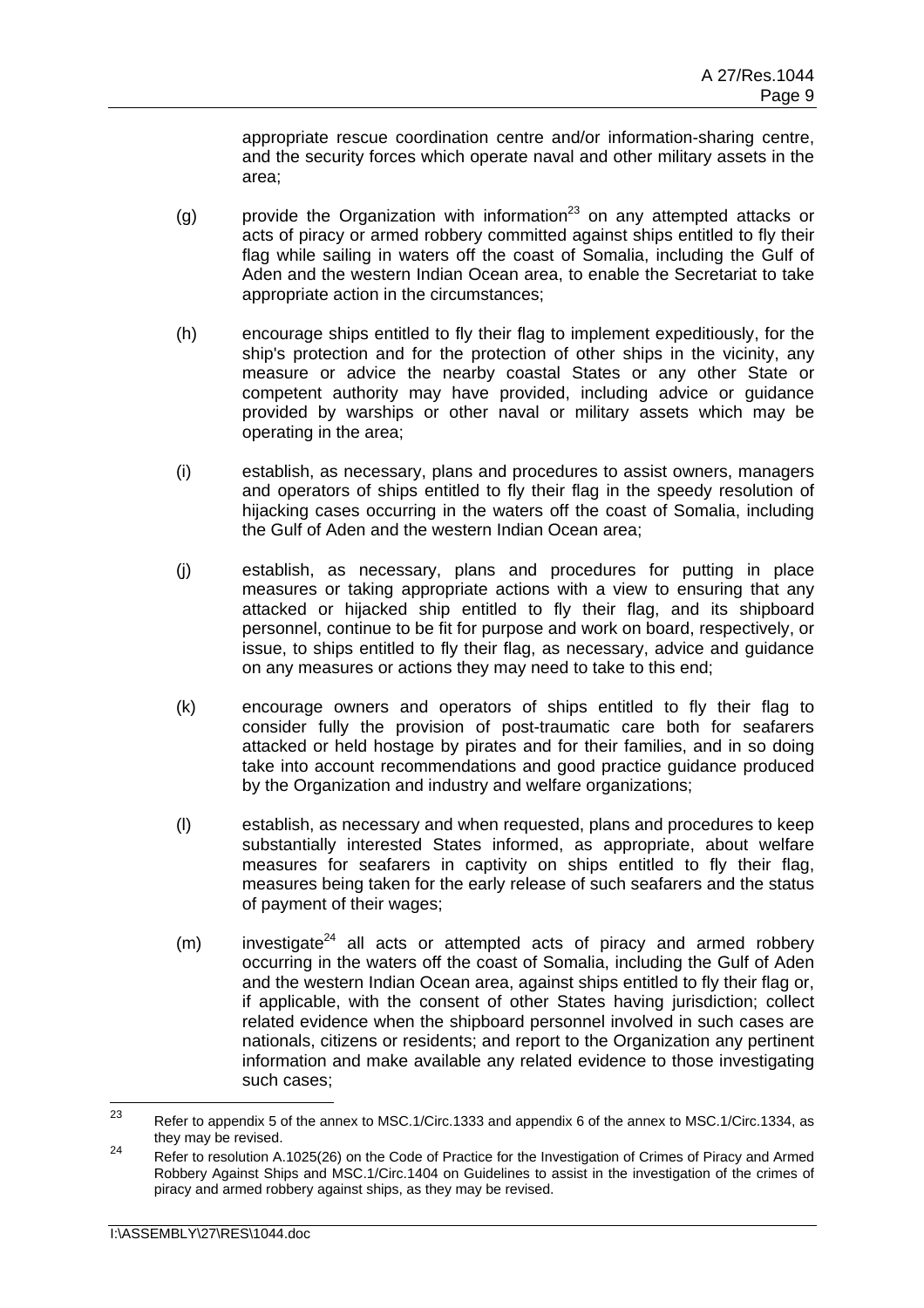- (n) take all necessary legislative, judicial and law-enforcement action so as to be able, subject to national law, to receive, prosecute or extradite any pirates or suspected pirates including those who illicitly finance, plan, organize, or unlawfully profit from pirate attacks off the coast of Somalia, including the Gulf of Aden and the western Indian Ocean area, as well as armed robbers captured by naval vessels or military aircraft, or other ships or aircraft clearly marked and identifiable as being on government service;
- (o) assist, individually or in cooperation with, among others, UNODC and INTERPOL, Somalia and other States of the region in strengthening their counter-piracy law enforcement capacities, including implementation of anti-money-laundering laws, the establishment of financial investigation units and the strengthening of forensic capacities, as tools against international criminal networks involved in piracy;
- (p) support the investigation and prosecution of those who illicitly finance, plan, organize or unlawfully profit from pirate attacks off the coast of Somalia;
- (q) conclude, with respect to ships entitled to fly their flag employed by the World Food Programme for the delivery of humanitarian aid to Somalia, where such ships are to be escorted by naval vessels or military aircraft, or with respect to other ships or aircraft clearly marked and identifiable as being on government service, taking into account operative paragraph 9(f), any necessary agreements with the State(s) concerned;

9. REQUESTS Governments to instruct national rescue coordination centres, information-sharing centres or other agencies involved, on receipt of a report of an attack, to promptly initiate the transmission<sup>25</sup> of relevant advice and warnings (through the World-Wide Navigation Warning Service; the International SafetyNet Service; or any other appropriate means) to ships sailing in the waters off the coast of Somalia, including the Gulf of Aden and the western Indian Ocean area, so as to warn shipping in the immediate area of the attack;

- 10. REITERATES its request to the Transitional Federal Government of Somalia to:
	- (a) take any action it deems necessary in the circumstances to prevent and suppress acts of piracy and armed robbery against ships originating from its country's territory and thus deprive them of the possibility of using its coastline as a safe haven from which to launch their operations;
	- (b) take appropriate action to ensure that all ships seized by pirates and armed robbers and brought into waters within its territory are released promptly and that ships sailing off its country's coasts do not henceforth become victims of acts of piracy or armed robbery;
	- (c) take appropriate action to disrupt any financing, planning or organizing of, or unlawfully profiting from, pirate operations off its country's coasts;
	- (d) take appropriate action to ensure the unconditional delivery of food and water supplies to ships seized by pirates and armed robbers and brought into waters within its territory, as well as the unconditional delivery of humanitarian and medical aid to the shipboard personnel;

<sup>25</sup> 25 Resolution MSC.305(87) on Guidelines on Operational Procedures for the promulgation of Maritime Safety Information concerning acts of Piracy and Piracy countermeasure operations.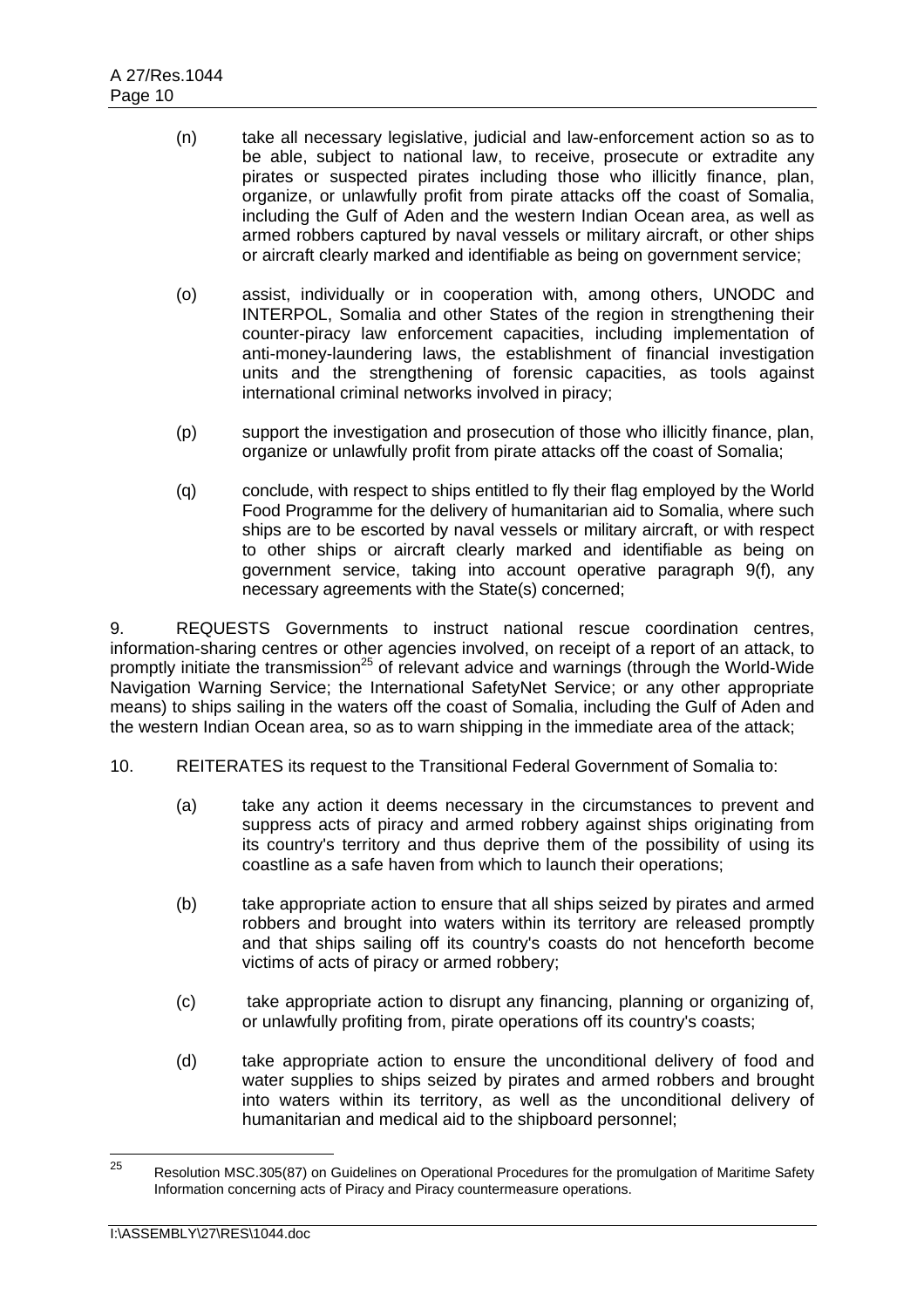- (e) advise the Security Council that it continues to consent to naval vessels or military aircraft, or other ships or aircraft clearly marked and identifiable as being on government service, entering its territorial sea to engage in operations against pirates or suspected pirates and armed robbers;
- (f) advise the Security Council of its readiness to continue to conclude, taking into account operative paragraph 7(q), any necessary agreements so as to enable naval vessels or military aircraft, or other ships or aircraft clearly marked and identifiable as being on government service, to escort ships employed by the World Food Programme to deliver humanitarian aid to Somalia or leaving Somali ports having discharged their cargo;
- (g) promote, for those Somalis seeking to make their living from working at sea, legitimate maritime careers and make use of the available assistance in this respect;

11. CALLS UPON Governments of the region that are signatories to the Djibouti Code of Conduct to progress and complete the implementation of the provisions of the Code as soon as possible and STRONGLY URGES those which have not yet signed the Code to do so as soon as possible;

12. CALLS UPON all other Governments, in cooperation with the Organization and as may be requested by Governments of the region, to assist these efforts and to consider making financial contributions to the IMO Djibouti Code of Conduct Trust Fund;

13. INVITES Governments capable of doing so to strengthen cooperation at the Security Council and, wherever feasible and appropriate, to expedite the peaceful resolution of the conflict in Somalia;

- 14. REQUESTS the Secretary-General to:
	- (a) transmit a copy of the present resolution to the Secretary-General of the United Nations for consideration and any further action he may deem appropriate; and to express to him, and through him to the Security Council, the gratitude and appreciation of the Organization for the actions he and the Security Council have taken on this issue to date;
	- (b) continue monitoring the situation in relation to threats to ships sailing in waters off the coast of Somalia, including the Gulf of Aden and the western Indian Ocean area, and report to the Council, the Maritime Safety Committee, the Legal Committee, the Technical Co-operation Committee and the Facilitation Committee, as and when appropriate, on developments and any further actions which may be required;
	- (c) continue cooperating with the Monitoring Group on Somalia;
	- (d) continue to consult with interested Governments and organizations in establishing a process and means by which technical assistance can be provided for Somalia and nearby coastal States to enhance their capacity to give effect to the present resolution, as appropriate;